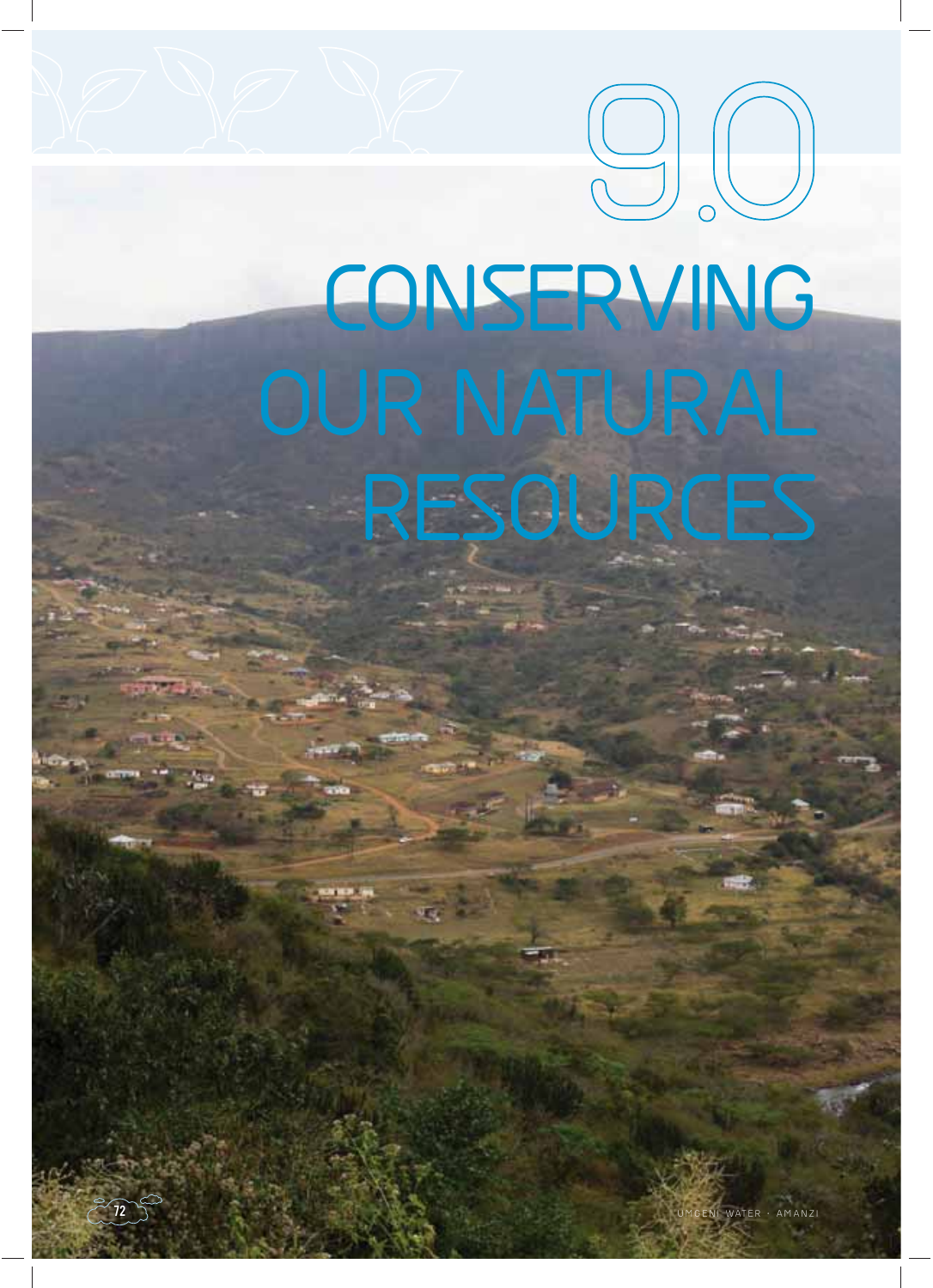# **9.1 ENVIRONMENTAL SUSTAINABILITY, INCLUDING WATER RESOURCES ADEQUACY**

# **MANAGEMENT APPROACH**

Umgeni Water strives for sustainable growth and will ensure the organisation continues to provide and extend sustainable water services to all areas. Mindful of its high reliance on adequate supplies of raw water resources, energy, chemicals and other natural resources to undertake its core business services, Umgeni Water is committed to protecting, conserving, efficiently using and sustaining these resources.

Umgeni Water currently implements environmental management programmes and plans throughout the life-cycle of its projects, which is during planning, construction, operation and decommissioning. The different environmental management programs and plans are categorised into:

- Corporate environmental management focusing on aligning the business activities towards environmental sustainability and promoting a shift towards a green economy,
- Operational environmental management focusing on ensuring compliance of the organisation with applicable governing environmental legislations and regulations and avoiding and or minimising environmental impacts as a result of business activities, and
- Integrated environmental management focusing on the identification, mitigation and implementation of management plans for potential environmental impacts for infrastructure projects.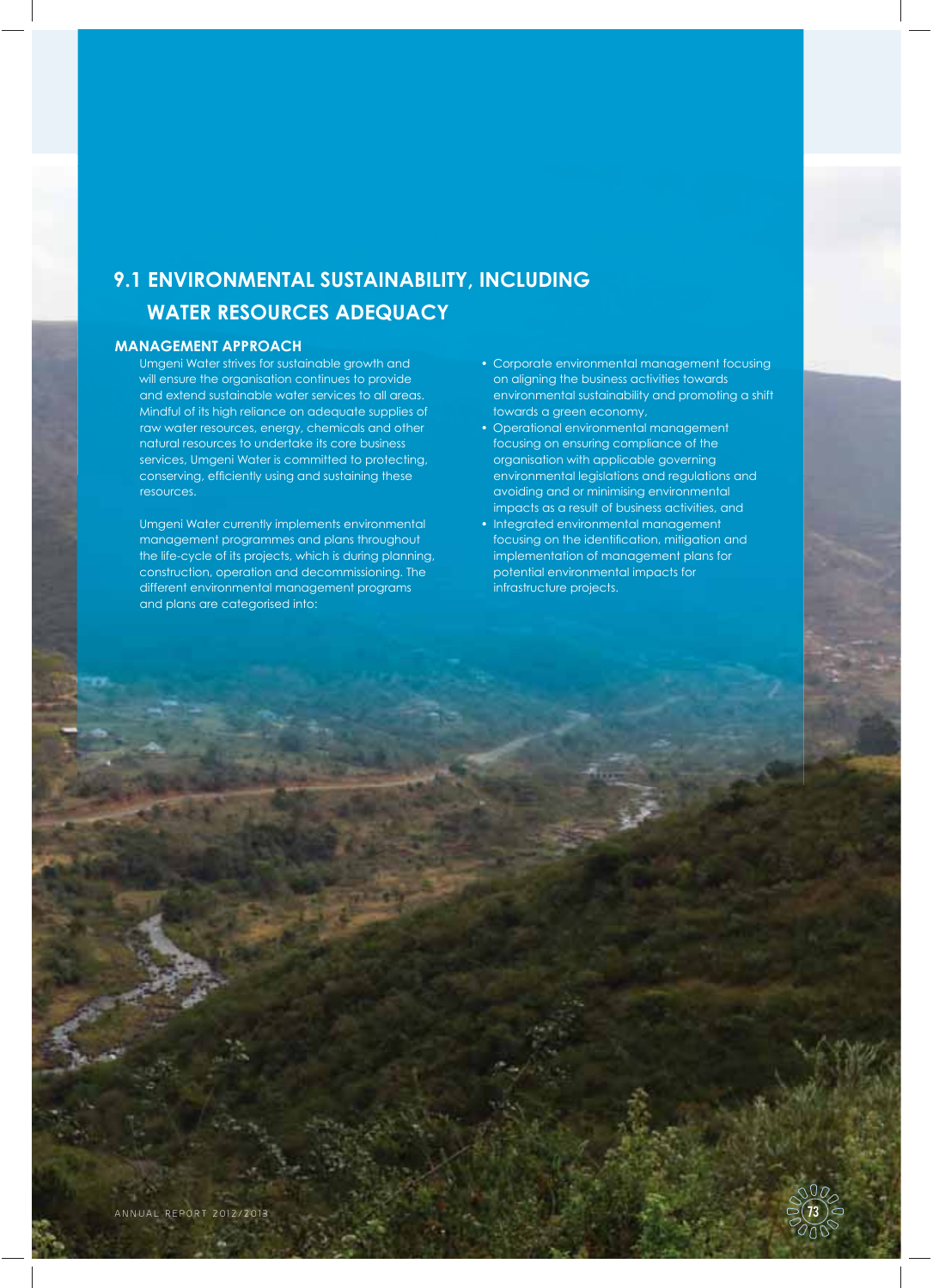In addition to the mandatory disclosure requirements for a public water services entity in South Africa, Umgeni Water continues to improve alignment of its environmental indicators with the internationally accepted GRI – Global Reporting Initiative – indicator disclosure requirements, in terms of materiality and relevance. Aspects include: materials, including chemicals and water resources, energy efficiency, greenhouse gas emissions and carbon footprint mapping, biodiversity, and waste management, amongst others.

# **WATER RESOURCES ADEQUACY**

The core function of Umgeni Water, which is treatment and supply of bulk potable water, is highly dependent on the availability of sustainable water resources. The reconciliation between water resource availability and water demands is therefore of primary importance to the organisation and forms an integral part of its infrastructure planning process. Understanding what water resources are available to the organisation both currently and in the future, and what impacts affect the level of assurance from these resources, is key to achieving the balance between supply and demand and in maintaining the assured level of supply required by the customers.

A map of water resources quality and quantity in shown in **Figure 9.2.** 

Umgeni Water primarily sources water from ten impoundments on three major water resource systems namely, the Mgeni System (Mooi and Mgeni rivers), the North Coast System (Mdloti River) and the South Coast System (Nungwane, Mzimayi and Mzinto rivers). Total water withdrawal by source is shown in **Figure 9.1.**





In the year, progress was made with the following water resources developments:

- Imvutshane Dam (UW) construction,
- Spring Grove Dam (DWA-TCTA) partial completion and impoundment in progress,
- Mkomazi Project (DWA) detailed feasibility study,
- Hazelmere Dam raising (DWA) detailed design,
- Darvill WWTW Reuse project feasibility study, and
- East Coast Region Desalination detailed feasibility study.

### **CLIMATE CHANGE AND WATER RESOURCES**

The potential impact of a changing climate on the hydrology and water security of the four main supply dams in the Mgeni catchment has been assessed using thirty-one(31) different future climate scenarios.

The assessment of different scenarios has resulted in a range of possible alternatives, each with an equal possibility of occurring in the future. The scenarios have therefore been packaged in a Scenario Selection Tool to facilitate the assessment of impacts for different permutations.

In many respects, this study is the first of its kind in South Africa and the rest of world. This is due, not only to being contemporary in terms of determining the impact of climate change on water security per se, but also to the extensive number of climate models used in this assessment, and the coupling of several complex modelling techniques.

Unfortunately, the range of possibilities in the future remains large and unpredictable. Since each of the thirty-one (31) modelled scenarios have an equal possibility of occurring in the future, definitive conclusions and recommendations based on these results, are unfortunately not possible. The increased variability will make the future less predictable and thereby impose additional risk and vulnerability.

Several recommendations emanate from this study which Umgeni Water is assessing to taking forward, whilst continuing to explore traditional and new methodologies to improve the management and supply of water.

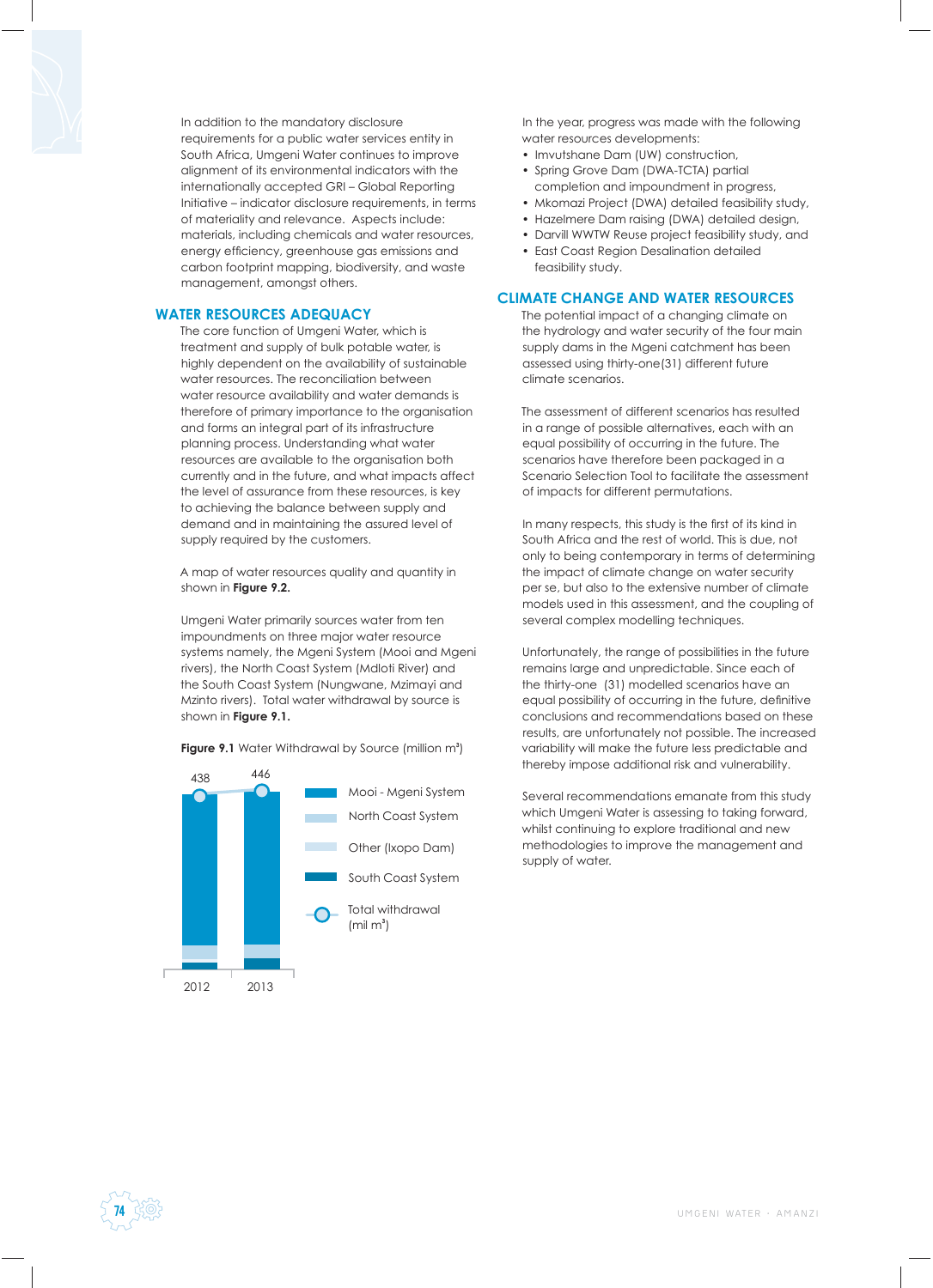**Figure 9.2** Major water resources and water quality status



# **Legend**

|  | <b>River and Impoundment Quality</b> |  |
|--|--------------------------------------|--|
|  | Excellent                            |  |

- Good
- Satisfactory
- Poor
- Unsatisfactory
- Not Monitored

#### **WATER RESOURCES PROJECTS**

- **1. Spring Grove Dam (DWA-TCTA) partial completion and impoundment in progress**
- **2. Imvutshane Dam (UW) construction**
- **3. Lower Thukela run of river abstraction**
- **4. Hazelmere Dam Raising (DWA) detailed design**
- **5. Darvill Wastewater Re-use feasibility**
- **6. Mkhomazi Project (DWA) detailed feasibility**
- **7. Seawater desalination detailed feasibility**
- **8. Mhlabatshane Dam complete**

#### **RAW WATER QUALITY**

The status of raw water quality per supply source/ catchment is represented in **Table 9.1 and Figure 9.2.** Water quality risks that are currently associated with Umgeni Water's raw water resources are due to the presence of feedlots in some catchment areas, the presence of wastewater treatment works upstream of some impoundments, seasonal changes (rainfall/storm events, impoundment stratification) and sewer problems in some towns. These risks are inclusive of: Algal blooms and aquatic weed problems associated with eutrophication, chemical contamination (including iron and manganese), elevated turbidity and faecal contamination (and associated pathogen risk) and erosion runoff contamination.

Umgeni Water has set resource quality objectives for abstractions for water treatment that it will continue to use as alert triggers for mitigation

against increased public health risks and higher treatment costs.

Water quality management plans include:

- Monitoring quality of raw water resources to assess source quality for treatment.
- Assessing risks associated with trends in eutrophication, chemical contaminants, pathogens and suspended solids, and effectiveness of raw water quality objectives,
- Engaging in catchment management activities to influence resource quality and quantity objectives that will balance environmental objectives whilst safeguard consumer health, and
- Improving quality of waste discharges from its sites.

DWA is kept continuously apprised of the quality and risks associated with the source water trends to continue to ensure the long-term sustainability of South Africa's water resources.

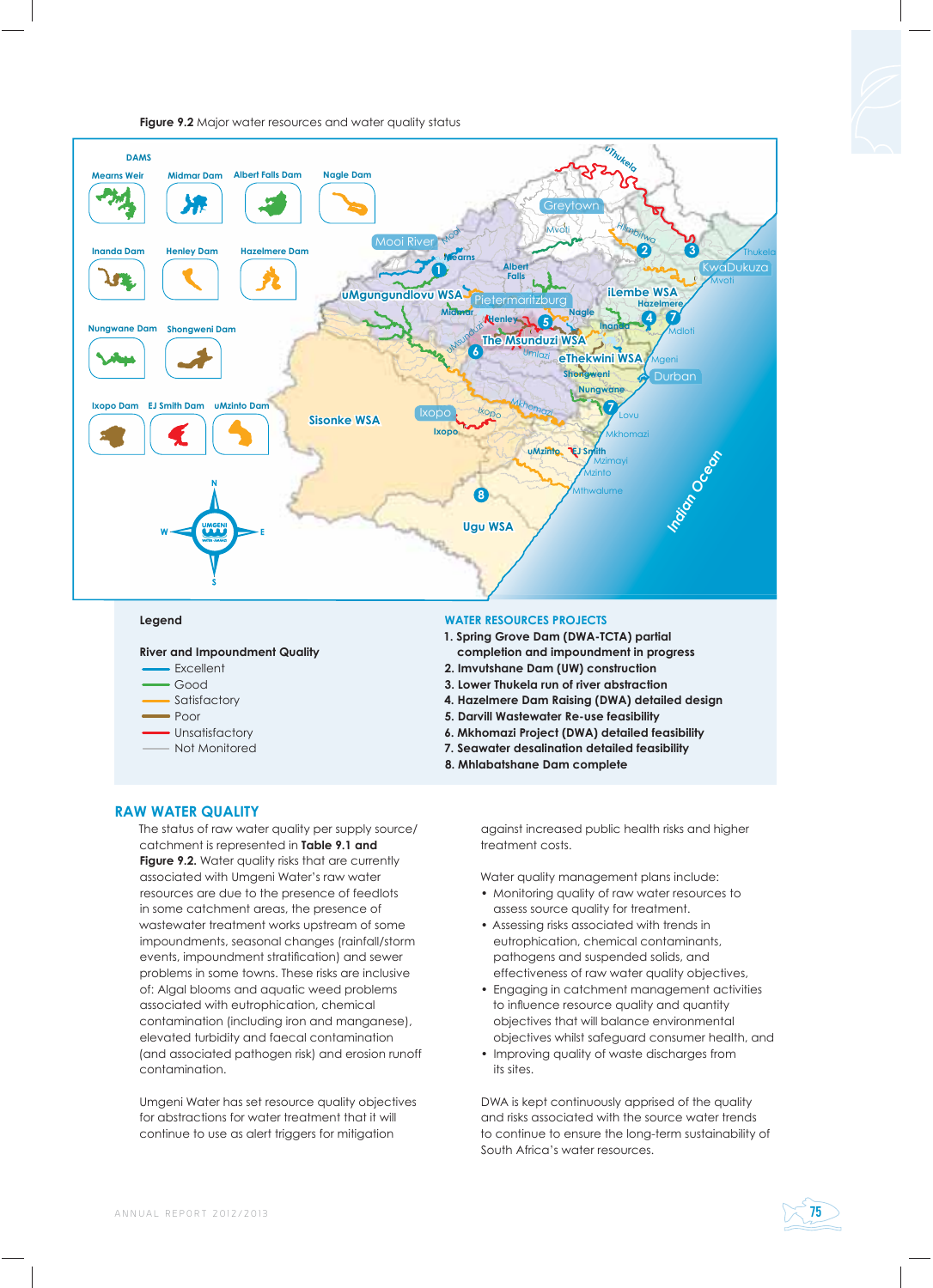**Table 9.1: Water Quality of Raw Water** 

| System                                  | <b>Catchment</b>  | Impoundment                  | 2009     | 2010     | 2011     | 2012                | 2013     |
|-----------------------------------------|-------------------|------------------------------|----------|----------|----------|---------------------|----------|
| Mooi-Mgeni                              | Mooi-<br>Mgeni    | Mearns Weir,<br>Midmar Dam   | Good     | Good     | Good     | Good                | Good     |
| $(812mi)$ m <sup>3</sup> ) <sup>1</sup> | Mgeni             | Albert Falls Dam             | Good     | Good     | Good     | Good                | Good     |
|                                         |                   | Nagle Dam                    | Moderate | Moderate | Moderate | Moderate            | Moderate |
|                                         | Mgeni             | Inanda Dam                   | Moderate | Moderate | Moderate | Moderate            | Good     |
| North Coast                             | Mdloti            | Hazelmere Dam                | Moderate | Moderate | Moderate | Good                | Moderate |
| (17.9mi)                                | Mvoti             | Run-of-river<br>abstractions |          |          |          | Moderate            | Good     |
| South Coast<br>$(6.0\text{mil m}^3)$    | Nungwane,<br>Lovu | Nungwane<br>Dam              | Moderate | Moderate | Moderate | Moderate            | Good     |
|                                         | Mzimayi           | E J Smith Dam                | Poor     | Poor     | Poor     | Poor                | Poor     |
|                                         | Mzinto            | Mzinto Dam                   | Poor     | Poor     | Poor     | Moderate            | Moderate |
|                                         | <b>Mtwalume</b>   | River<br>Abstraction         | Moderate | Moderate | Moderate | Moderate<br>to Poor | Moderate |
| <b>Ixopo</b><br>$(0.6\text{mil m}^3)$   | Ixopo,<br>Mkomazi | Ixopo Dam                    | Moderate | Moderate | Poor     | Poor                | Poor     |

**1** Gross Capacity

#### **WATER LOSS MANAGEMENT**

During the year, resources were used assiduously and water balancing and water loss management measures were instituted in the treatment systems. The total water loss level has been maintained below the target of 5% with 2.45% achieved. **(Figure 9.3)**

**Figure 9.3** Water loss (%)



#### **WATER REUSE**

Umgeni Water is currently investigating the option of treating domestic sewage from its Darvill Wastewater Treatment Works to potable standards. The proposal would then be to return the treated water back into the distribution system at Umlaas Road. The water could then be used to augment the supply to the Western Aqueduct (due for completion mid-2018) which will serve the high growth areas along the western corridor of the eThekwini Metropolitan Municipality. The advantage of this is that water is made available higher up in the system. A full feasibility study of this scheme will be undertaken before any decision is made on

whether or not to proceed with the project. The feasibility study for this wastewater reclamation project will be completed in 2014.

#### **MATERIALS USAGE AND EFFICIENCY**

Water is one of the most significant input materials for Umgeni Water and is covered in previous section followed by energy which is discussed below. In addition, Umgeni Water has a high reliance on water treatment chemical resources and is therefore committed to improving the usage efficiency thereof.

# **ENERGY USAGE AND EFFICIENCY**

Energy is a key input to water and wastewater treatment processes, and in 2012/2013 Umgeni Water utilised a total of 160 million kWh of electricity. **Figure 9.4** shows energy usage and efficiency The decrease over the previous year (2011/2012: 217 million kWh) can be attributed to a reduction in raw and potable water pumping in the year which is subject to optimal matching of storage levels with demands from the various systems.

Figure 9.4: Electricity Usage and Efficiency Trends



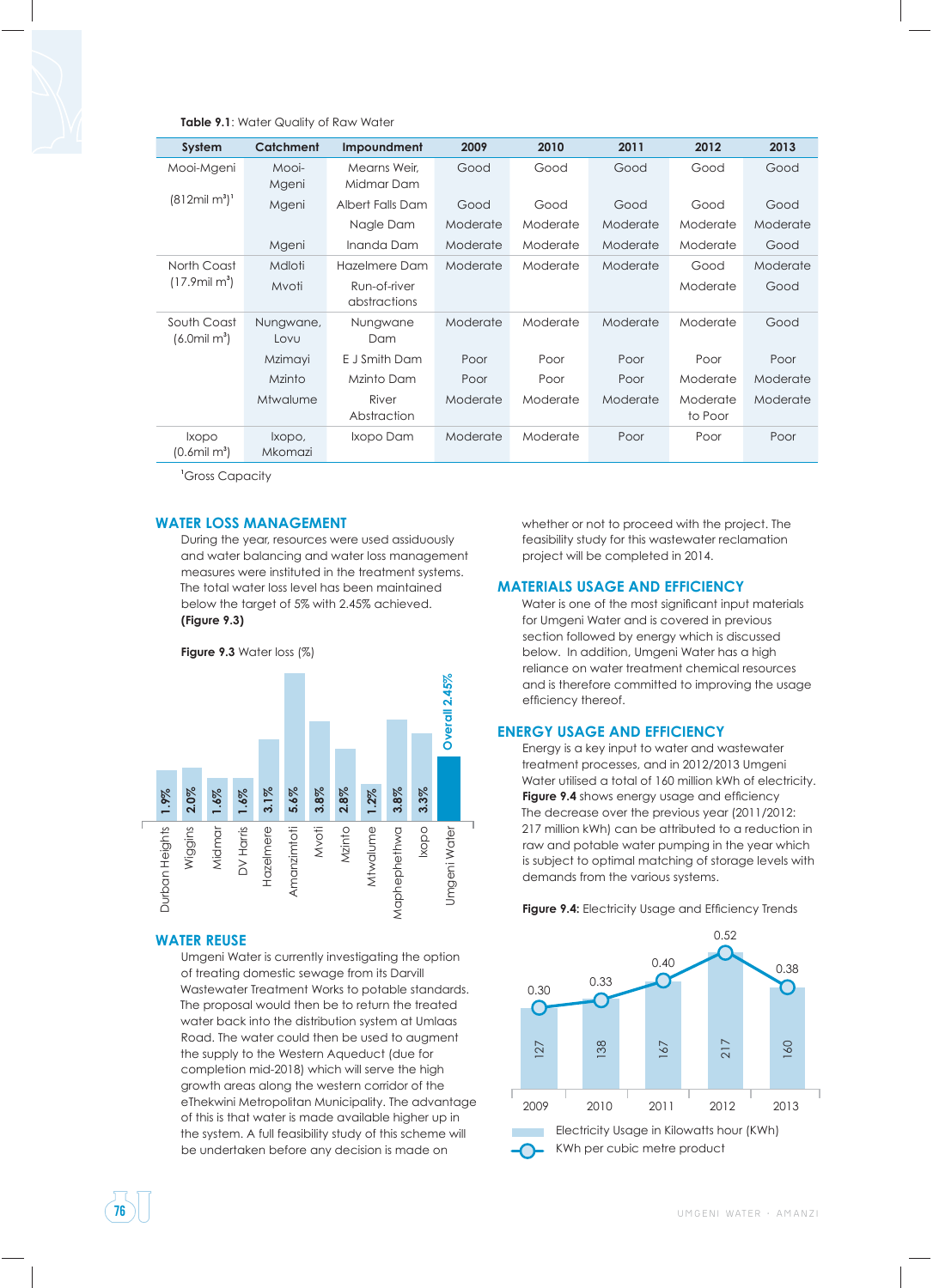An energy audit for all operational sites was completed in the prior year and the plans resulting from this are to be implemented in the business plan cycle and include:

- The Mooi-Mgeni Transfer scheme hydropower project,
- Darvill WWTW cogeneration initiative utilising digester methane to produce electricity. The preliminary investigations indicate that there is potential to produce approximately 22 MWhr electricity per day. The project is in preliminary design and EIA stages. Construction is envisaged for 2014/2015,
- Optimal management of pumping, and
- Implementation of energy efficient lighting measures aligned to national initiatives.

# **CHEMICALS USAGE AND EFFICIENCY**

Umgeni Water closely monitors its chemical usage **(Figure 9.5)**. The current initiatives in place to maintain or improve treatment efficiency include:

- Water treatment process audits, which identify areas to improve operational efficiency,
- Monitoring and reviewing seasonable variations in the quality of the water column in dams, such that raw water abstracted is optimal for treatment, and
- Participating in catchment management activities and forums, and contributing to the information base, including water quality, which helps shape and influence decisions for sustainable catchment land-use activities and developments.

#### **Figure 9.5: Chemical Usage and Efficiency Trends**



# **CARBON FOOTPRINT AND EMISSIONS REDUCTION INITIATIVES**

Umgeni Water's direct CO<sub>2</sub> emissions arise from fuel usage for transport (vehicles), general waste and from generators and boats, while indirect CO<sub>2</sub> emissions are primarily due to electricity usage, and to a minor extent flights.

The organisation's carbon footprint is primarily due to electricity consumption, and has accordingly been increasing over the years **(Figure 9.6).**

#### **Figure 9.6: CO, Equivalents (tonnes)**



The major contributing activity to Umgeni Water's carbon footprint is from indirect emissions electricity consumption and implementing energy efficient measures would therefore contribute to the reduction of the carbon footprint.

Current initiatives to reduce the organisation's carbon footprint include development of an electricity co-generation plant at the Darvill Wastewater Treatment Works. The energy generation system will comprise a biogas pretreatment unit and two generators. The plant will utilise the methane gas generated in the biodigesters to produce electricity. Preliminary studies indicated that approximately 40% of the total energy requirement of the wastewater treatment works can be generated from this source.

Electricity is used for pumping raw water from various resources to treatment plants, during treatment in treatment processes, and during pumping of bulk potable water product to customer points.

Umgeni Water also implements on-going carbon offsetting initiatives which include:

- On-going tree planting initiatives during the year, and
- Implementation of the Darvill artificial wetland project.

#### **Table 9.2:** CO<sub>2</sub> Equivalents (tonnes)

| CO <sub>2</sub><br>equivalents<br>(tonnes)<br>per activity | 2010     | 2011    | 2012    | 2013    |
|------------------------------------------------------------|----------|---------|---------|---------|
| Electricity                                                | 131 851  | 163392  | 208 071 | 153 280 |
| Travel: Car                                                | 407<br>L | 1 3 3 4 | 2086    | 137     |
| Travel: Air                                                | 143      | 143     | 81      | 71      |
| Waste                                                      | 989      | 299     | 262     | 196     |
| Other fuel                                                 | 40       | 40      | 98      | 82      |
| Total                                                      | 134 430  | 165064  | 210 598 | 153 766 |

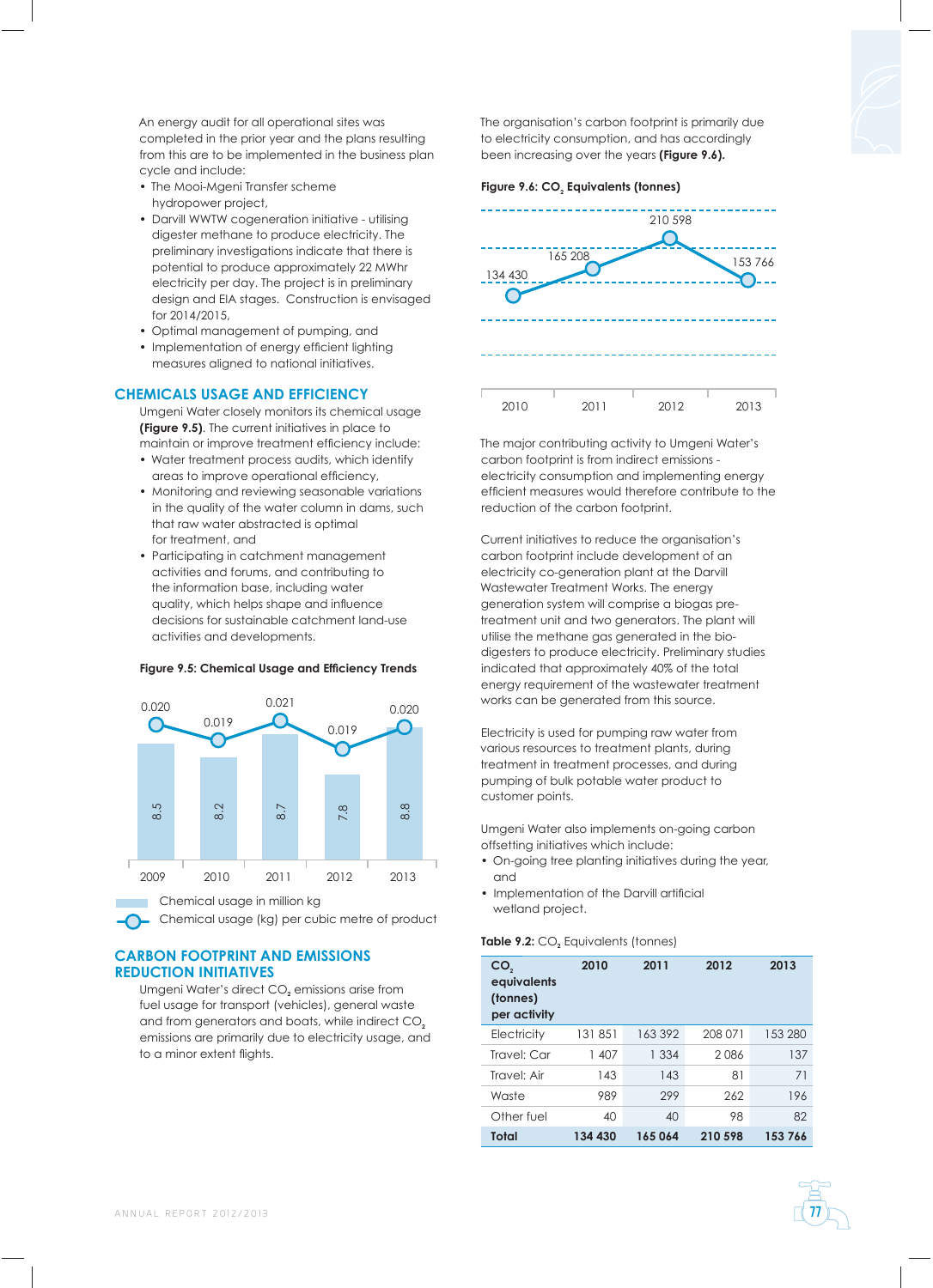# **BIODIVERSITY MANAGEMENT**

Umgeni Water has developed a biodiversity management strategy with the view to establishing the biodiversity status of Umgeni Water's operational areas as well as highlight areas of high conservation status. On-going biodiversity management activities being implemented include:

- Biodiversity management being implemented by Msinsi Holdings,
- Biodiversity Impact assessment as a component of EIAs,
- Alien and aquatic vegetation control,
- Management for listed tree removals during construction of new infrastructure, and
- Bio-monitoring of river systems.

#### **Biodiversity Impact Assessment as a component of EIA's**

Umgeni Water has thirty-four (34) projects in various phases of planning, design, construction and rehabilitation. Mitigation for a key pipeline project constructed through a protected area, the Bill Barnes Nature Reserve, required construction to be limited to existing pipeline servitude. Threatened and endangered species were identified on five (5) projects including *Boscia albitrunca* in the Ngcebo WTW upgrade, *Hypoxis hemerocallides* and *Crinum macowanni* on the Lower Thukela BWSS, Drakensberg Moist Foothill Grassland species which support the endangered Oribi and Wattled Crane on the Mpofana BWSS project, Midlands Mistbelt

Grassland with the endangered *Hypoxis* (Wild Potato), *Watsonia* and *Moraea* on the Richmond Pipeline project (see case study) and *Barringtonia racemosa* on the Hazelmere to Bifurcation pipeline.

Biodiversity aspects are being determined on a further five (5) projects in the planning / design phases. Mitigation measures carried out include design considerations to avoid rare species, amendment to the procedure for excavation (see case study), plant rescue and minor re-routing during construction to avoid listed endangered tree species.

#### **CASE STUDY: RICHMOND PIPELINE DEVELOPMENT.**

The construction of a pipeline from Pietermaritzburg to Richmond began in March 2013. During the preliminary inspection of the working servitude by the Contractor's rehabilitation specialist an area of Midlands Mistbelt Grassland which was observed as being rich in forbs and dominated by *Themeda triandra* and transformed by Ngongoni grass (Aristida junciformis subsp. junciformis) was identified **(a)***.* This grassland has high species biodiversity and is listed as threatened. Several species which are considered to be of conservation concern including *Hypoxis* (Wild Potato), *Watsonia* and *Moraea*  species were observed **(b)**.

The area was deemed as worth conserving and in conjunction with the Rehabilitation Specialist,

a decision to protect the site as best as possible was taken.

With the onset of winter the topsoil was removed in the form of sods and stored with the least disturbance as possible **(c)**. The pipe was then laid and covered immediately and the topsoil was returned as close as possible to the site from which it was removed.

The sods are then set in place by hand and bulbs planted and turned upwards to promote growth. Once completed, the area will be seeded with rapidly growing grass to protect the exposed soil from erosion. The rehabilitation of this area is planned to be completed prior to the expected summer rains.



**(a)** An area of Midlands Mistbelt **(b)** One of the Moraea species **(c)** Grassland, dominated by forbrich, tall, Red Grass *Themeda triandra* grasslands transformed by Ngongoni grass.



(b) One of the *Moraea* species flowering in the adjacent grassland.



(c) Top soil removed prior to excavating the pipeline trench- note large sods which will be reset once pipeline is completed.

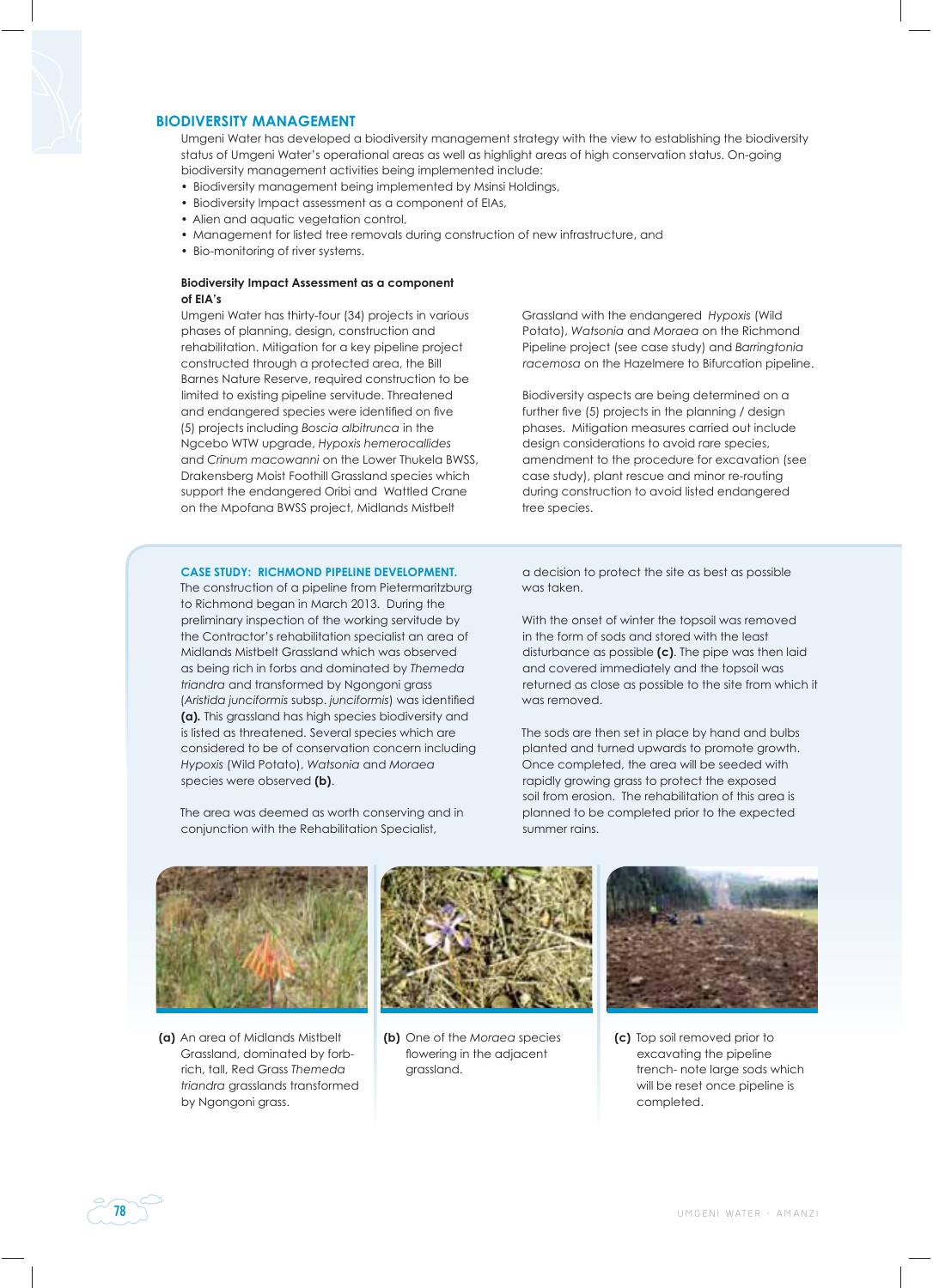#### **Alien Plant Management**

Umgeni Water continued to implement the Workingfor-Water programme as an implementing agent to the Department of Environment Affairs, for the Mvoti to Mzimkhulu Water Management Area (WMA). In 2012/2013 Alien plant clearing was undertaken in several catchment areas, clearing in excess of three thousand, five hundred and seventy-six hectares (3 576 Ha) of alien weeds. Alien vegetation cleared included ten (10) of the most prolific alien weed species infesting the areas including:

- Upper Mgeni project starts at the source of the Mgeni River and ends when it meets the Lions River Project: 258.72 Ha cleared,
- Lions River Project project starts at a district road linking Dargle and Nagle Dam and ends at Midmar Dam: 798.35 Ha cleared,
- Mgeni Valley Project –project starts at Midmar Dam and ends at Albert Falls Dam: 622.09 Ha cleared,
- Nagle Project –project starts at Albert Falls Dam and ends at Nagle Dam: 652.16 Ha cleared.
- Karkloof Project –: 630.75 Ha cleared,
- Mvoti Project encompasses a large part of Greytown: 327.07 Ha cleared, and
- Midmar Project This starts at Midmar Dam and ends at Albert Falls Dam: 287.07 Ha cleared.

Monitoring of and reporting on seven (7) strategic water resource areas for the prevalence of floating aquatic weeds was undertaken in the year. Areas monitored include the Mgeni River at Midmar dam, Albert falls dam and Inanda dam, Msunduzi river from Pietermaritzburg to the confluence with the Mgeni River, Mpushini stream, Ixopo dam and EJ Smith Dam.

Category 1 alien invasive weeds including Water hyacinth, Water lettuce and Kariba weed were observed in the water bodies visited. In the previous reporting period the spread of Water Hyacinth in the Msunduzi/Mgeni River system posed a serious threat to Inanda Dam. To address the fragmented approach to weed management an aquatic weed working-group (AWW) was established consisting of all role players. The objective of this group was to promote sustainable control and reduce costs. The AWW began mass releases of the biocontrol agent and chemical control in summer of 2012 into heavily infested areas of the Msunduzi/Mgeni River resulting in a marked decrease in plants numbers which has been maintained to this period. The success can be clearly seen as the canoeists in the various canoe marathons held in this period enjoyed clear passage to Inanda dam.

#### **SASS monitoring of river systems by UW**

The South African Scoring System 5 (SASS 5) hydrobiological assessment tool was used to assess the river health above and below the dams managed by Umgeni Water to assess the impact of impoundment on our water resources. Twenty-five (25) samples upstream and downstream of the eight (8) dams monitored, were successfully taken and analysed. In most cases, despite the minor differences seen between the downstream and upstream points, downstream river health was maintained. In one case, the Mzinto dam, the river health below the dam was vastly better than that upstream due to impacts upstream from urban development.

#### **MSINSI HOLDINGS LAND AND SUSTAINABLE RESOURCE MANAGEMENT**

Msinsi Holdings (Pty) Ltd, a wholly-owned subsidiary of Umgeni Water is mandated to manage the land and biodiversity of the areas around the dams owned or managed by Umgeni Water in a way that balances the divergent factors of local community development, provision of recreational facilities for the public and water resources/biodiversity protection.

These reserves are located at:

- Albert Falls Dam,
- Nagle Dam,
- Inanda Dam,
- Shongweni Dam, and
- Hazelmere Dam.

Detailed management plans for each of the reserves, in line with industry best practice, have been completed and form the basis for all operations in the reserves. In the past year, Msinsi has been successful in protecting the habitats and ensuring an ecologically sustainable and protected water environment through implementing its resource management plan, which focused on:

- The management of the game and species according to the carrying capacity of each reserve,
- Local community development,
- Recreation for the public,
- Grassland management,
- Control of pollution inside the purchase areas, and
- Removal of alien invasive plants, both terrestrial and aquatic.

Msinsi Holdings continues to be seen as a significant player in the conservation and tourism sector in KZN. The close proximity of the Reserves managed by Msinsi Holdings to the urban centres of Durban and Pietermaritzburg make these little pockets of biodiversity all the more valuable. Msinsi Holdings will continue to ensure that the ecosystem services provided by the resources it manages on behalf of Umgeni Water are sustainably managed.

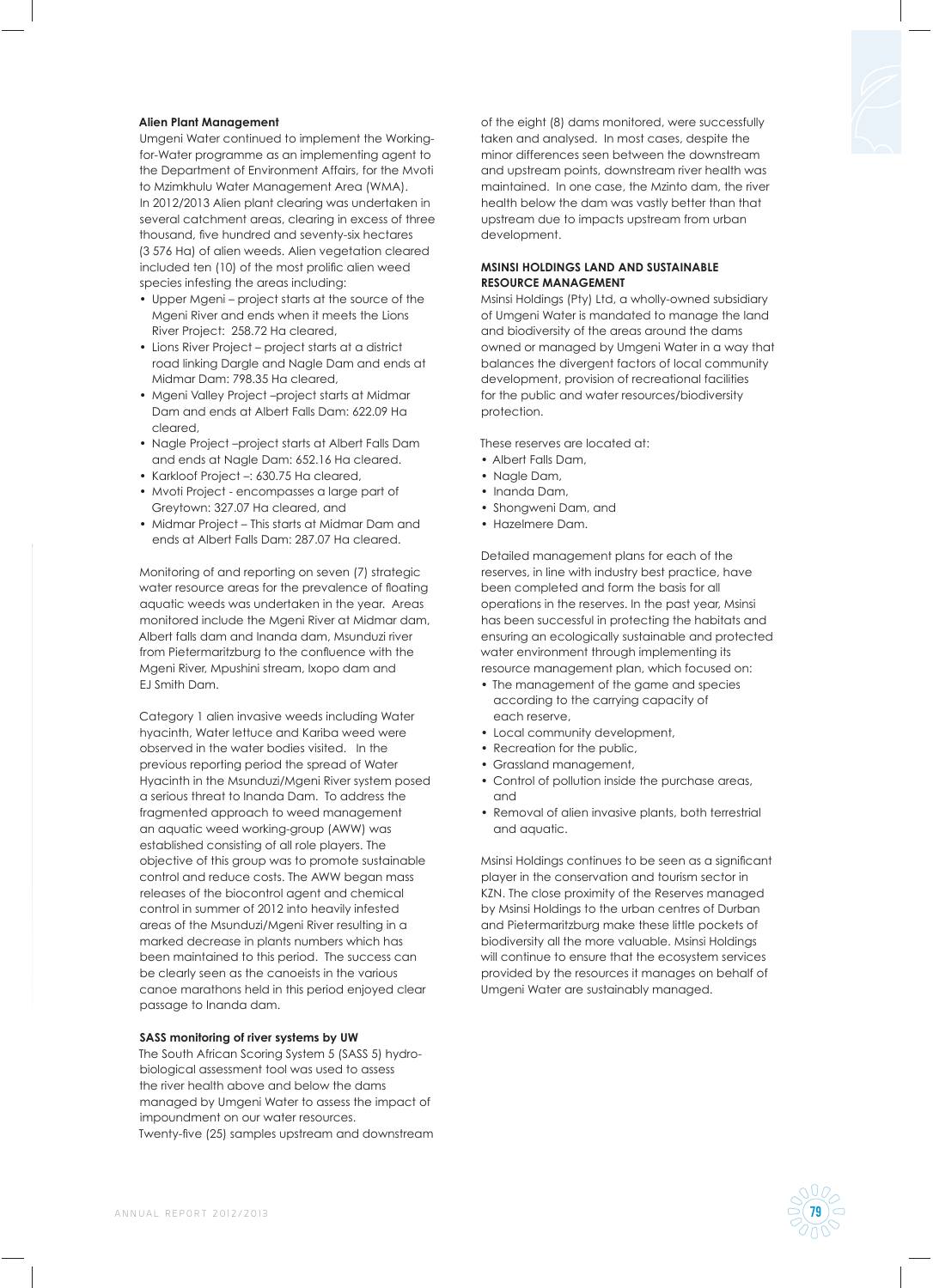# **WASTE MANAGEMENT**

The tracking of waste generated, disposed of and recycled at Umgeni Water is undertaken at operational areas to varying extents with progressive improvement in monitoring and evaluation systems each year.

The generation of hazardous waste has increased in the past year while the generation of domestic (general) waste has decreased. **(Figure 9.7 (a))** The increase in hazardous waste is attributed to the Wiggins and Msunduzi systems, the latter system which now also captures the data for hazardous waste from the Darvill, Howick and Ixopo WWTWs.

#### **Figure 9.7 (a)** Waste Produced





Currently a small percentage of general waste is recycled and this has increased from 0.13% in 2011 to 0.44% in 2013 **(Figure 9.7 (b))**, overall for the organisation. Some sites are more successfully, e.g the Midmar system recycles 19.5% of its waste. To improve recycling for the organisation, Umgeni Water has appointed a co-operative who commenced work in June 2013.

#### **Figure 9.7 (b)** Waste Recycled



Umgeni Water continued to work on initiatives to comply with the National Environmental Management Waste Act (NEMWA 58 of 2008) and the associated regulations that have recently been promulgated:

- Umgeni Water as a hazardous waste generator complies with the requirements of the new South African Waste Information System (SAWIS),
- A project is under way to have all Water Treatment Works residues classified,
- Waste Management training was undertaken for all SHEQ officers and environmental scientists for development of site waste management plans, and
- A feasibility for developing a new disposal site in the coastal system for the disposal of water treatment works residues will commence in 2013/2014. This initiative will contribute toward additional recycling and reuse of Umgeni Water waste.

#### **ENVIRONMENTAL PERFORMANCE OF THE OPERATIONAL SITES**

The organisation continues with the implementation of environmental management at all operational sites and implements recommendations from the previous period's environmental audits which:

- Assess whether the site is complying with all relevant environmental legislation,
- Assess internal policy and procedural compliance,
- Assess the status of energy, waste and biodiversity management at the site, and
- Recommend management.

For the period under review, thirty-four (34) sites were audited to assess environmental compliance and management. Common and major findings included:

- Presence of aquatic alien weeds in some water resource impoundments,
- Terrestrial alien plant infestation,
- Inadequate waste separation and management,
- Challenges with quantification and
- environmentally acceptable disposal of water treatment residues, and
- Hydrocarbon spillages.

An environmental legal compliance law expert is being contracted to update the organisation's environmental legislation register, which will be used to increase education, awareness and environmental management at all levels.